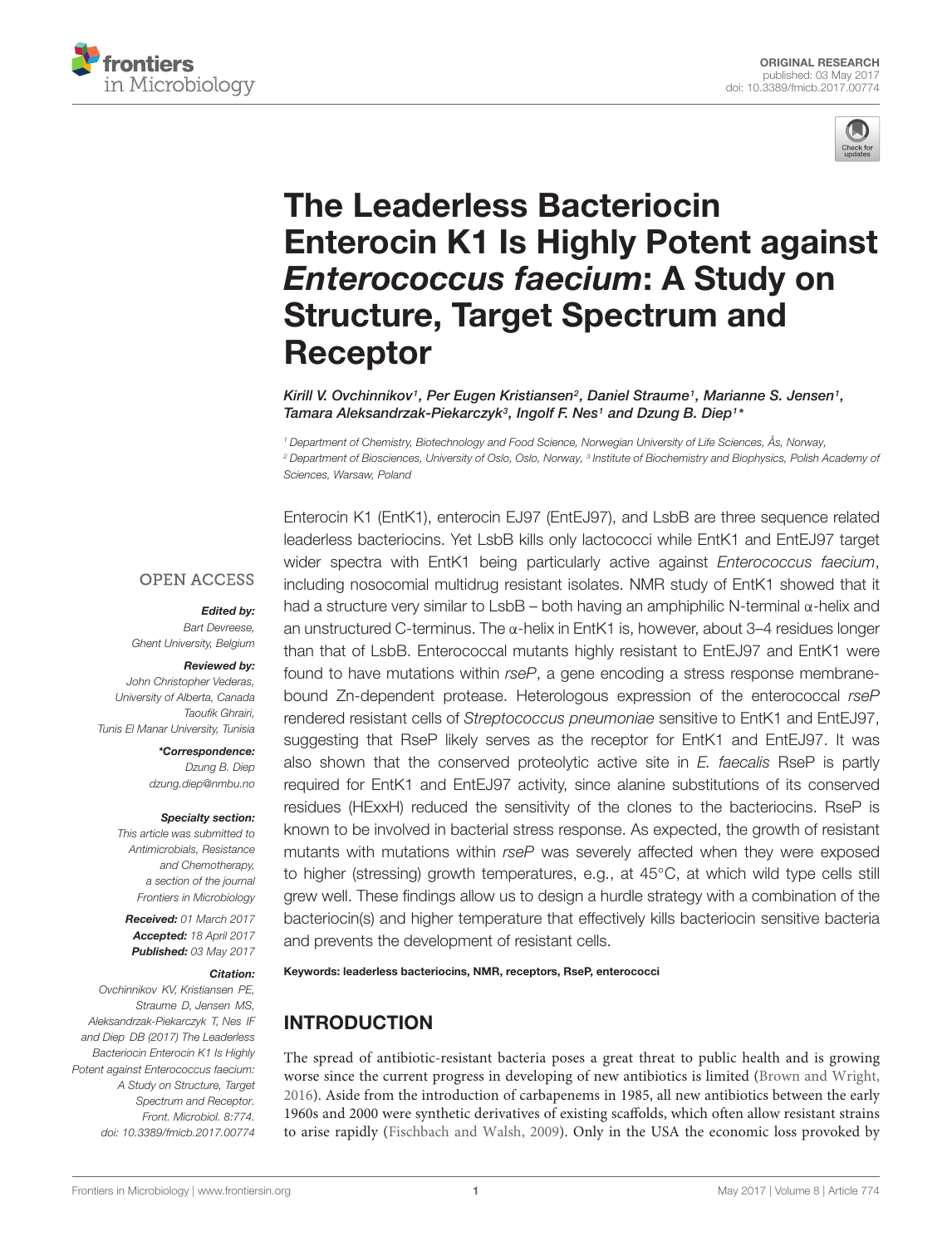antibiotic resistance is estimated to be up to 55 billion USD per year with some data suggesting that the total cost can be even higher [\(Smith and Coast,](#page-10-0) [2013\)](#page-10-0). Consequently, there is a need for new antimicrobials that can be used as alternatives to conventional antibiotics. Among such alternatives the antimicrobial peptides, the bacteriocins, are potential antibacterial agents to fight infections [\(Cotter et al.,](#page-9-2) [2013\)](#page-9-2).

Bacteriocins are ribosomally synthesized peptides produced by bacteria to inhibit or kill other bacteria in competition for nutrients or habitats. They are almost with no exception cationic, amphiphilic, and heat-stable. The antimicrobial inhibition spectra and potency (strength) of bacteriocins differ greatly, with the majority being active only against closely related bacteria while some being much broader, targeting cells from different genera [\(Nes et al.,](#page-10-1) [2014\)](#page-10-1).

Bacteriocins have a number of advantages over conventional antibiotics and chemical food preservatives. Bacteriocins show antimicrobial activity at pico- to nanomolar concentrations and are commonly produced by bacteria found in many fermented foods and in the human gut microflora – properties making them very attractive as natural food preservatives [\(Nes et al.,](#page-10-2) [1996\)](#page-10-2). Most bacteriocins from gram positive bacteria are known as membrane-active peptides, i.e., they disrupt membrane integrity, leading to leakage of intracellular solutes and cell death [\(Kjos](#page-10-3) [et al.,](#page-10-3) [2011\)](#page-10-3). This killing mechanism is different from that of most antibiotics, which often act as enzyme inhibitors of key metabolic pathways. Due to their different modes of action, bacteriocins do not discriminate between antibiotic resistant and sensitive bacteria [\(Cotter et al.,](#page-9-2) [2013\)](#page-9-2).

Most bacteriocins are synthesized as a propeptide with an N-terminal leader which is removed by a dedicated ABC transporter or the Sec system during exporting from cells [\(Havarstein et al.,](#page-10-4) [1995;](#page-10-4) [Cintas et al.,](#page-9-3) [1997\)](#page-9-3). However, there is a group of so-called leaderless bacteriocins, which are synthesized without an N-terminal leader and the mechanism behind their export is unknown. Leaderless bacteriocins are often relatively small (30–50 amino acids) and contain no modifications. These features make them relatively easy to obtain by synthetic means, thereby opening new opportunities for detailed bacteriocin study and design of new peptides with improved properties [\(Ovchinnikov et al.,](#page-10-5) [2014\)](#page-10-5).

Enterocin K1 (EntK1) is a leaderless bacteriocin, which belongs to LsbB bacteriocin family. The family presently contains four members: LsbB, EntK1, EntQ, and EntEJ97 [\(Ovchinnikov](#page-10-5) [et al.,](#page-10-5) [2014\)](#page-10-5), all being leaderless and non-modified peptides. LsbB is a 30 amino acid (aa) residues peptide produced by Lactococcus lactis. It has a very narrow inhibition spectrum which contains only lactococcal strains [\(Gajic et al.,](#page-10-6) [2003\)](#page-10-6). The remaining three bacteriocins are produced by different enterococcal strains. EntQ (34 aa residues) and especially EntEJ97 (44 aa residues) have broader antimicrobial spectra than LsbB [\(Galvez et al.,](#page-10-7) [1998;](#page-10-7) [Cintas et al.,](#page-9-4) [2000;](#page-9-4) [Basanta et al.,](#page-9-5) [2008\)](#page-9-5). Less is known about the activity of the newly discovered EntK1 (37 aa residues), although it has been shown to inhibit L. lactis IL1403 [\(Ovchinnikov et al.,](#page-10-5) [2014\)](#page-10-5).

It is has been shown for an increasing number of bacteriocins that they kill target cells in a receptor-mediated manner, i.e.,

bacteriocins recognize specific receptors on target cells where they bind and cause membrane-disruption that eventually leads to cell death [\(Diep et al.,](#page-9-6) [2007;](#page-9-6) [Cotter,](#page-9-7) [2014\)](#page-9-7). Recently, it has been shown that the lactococcal Zn-dependent metallopeptidase YvjB (also known as RseP) belonging to site-2 protease (S2P) protein family, serves as the receptor for LsbB [\(Uzelac et al.,](#page-10-8) [2013;](#page-10-8) [Miljkovic et al.,](#page-10-9) [2016\)](#page-10-9). Our previous structure-function study of LsbB provided strong evidence that the peptide binds to its receptor using its unstructured C-terminal part [\(Ovchinnikov](#page-10-5) [et al.,](#page-10-5) [2014\)](#page-10-5).

In this work we determined the structure of EntK1, its activity spectrum and unravel the details behind target specificity of EntK1 and its sequence related bacteriocin EntEJ97. Based on the fact that RseP is involved in bacterial stress response [\(Varahan](#page-10-10) [et al.,](#page-10-10) [2013\)](#page-10-10) we developed an efficient strategy to improve the activity of EntK1 and its sequence related bacteriocins. We also showed that at least in Enterococcus faecalis, another membrane protein is responsible for bacterial sensitivity to EntEJ97, besides EntEJ97 receptor RseP.

### MATERIALS AND METHODS

#### Bacterial Strains, Growth Conditions, Bacteriocins and Antimicrobial Assays

All the strains (see below) used in minimal inhibitory concentration (MIC) assays were grown in BHI medium (Oxoid) at 30◦C without shaking. LsbB, EntK1, EntEJ97, and BHT-B bacteriocins were synthesized by Pepmic Co., Ltd, China with 98–99% purity. Synthesized peptides were solubilized to the concentrations of 10.0–0.1 mg/ml in 0.1% (vol/vol) trifluoroacetic acid and stored at −20◦C until use. Bacteriocin garvicin ML was purified to 95% as described by [\(Borrero et al.,](#page-9-8) [2011\)](#page-9-8). Bacteriocin activity was determined by microtiter plate assay as previously described [\(Holo et al.,](#page-10-11) [1991\)](#page-10-11). The MIC was defined as the minimal bacteriocin concentration that inhibited the growth of the indicator strain by at least 50% (50% of the turbidity of the control culture without bacteriocin) in 200 µl culture.

### CD Spectroscopy

Circular dichroism (CD) spectra were recorded using a Jasco J-810 spectropolarimeter (Jasco International Co.) calibrated with D-camphor-10-sulfonate (Icatayama Chemical). All measurements were done using a quartz cuvette (Starna) with 0.1 cm path length at 25◦C. Samples were scanned five times with a scanning rate of 50 nm/min with a bandwidth of 0.5 nm and response time of 1 s over the wavelength range 190–250 nm. Spectra were recorded at different (30 and 50%) trifluoroethanol (TFE) (Aldridge) concentrations at 25◦C. The approximate α-helical content of the protein was estimated from its molar ellipticity at 222 nm [\(Scholtz et al.,](#page-10-12) [1991\)](#page-10-12).

### NMR Spectroscopy

The experiments were run on a sample containing 1.0 mM EntK1, 50% D3-TFE (99.5% D) (Aldrich), Milli-Q water and 0.2 mM of 4,4-dimethyl-4-silapentane-1-sulfonic acid (DSS) (Larodan).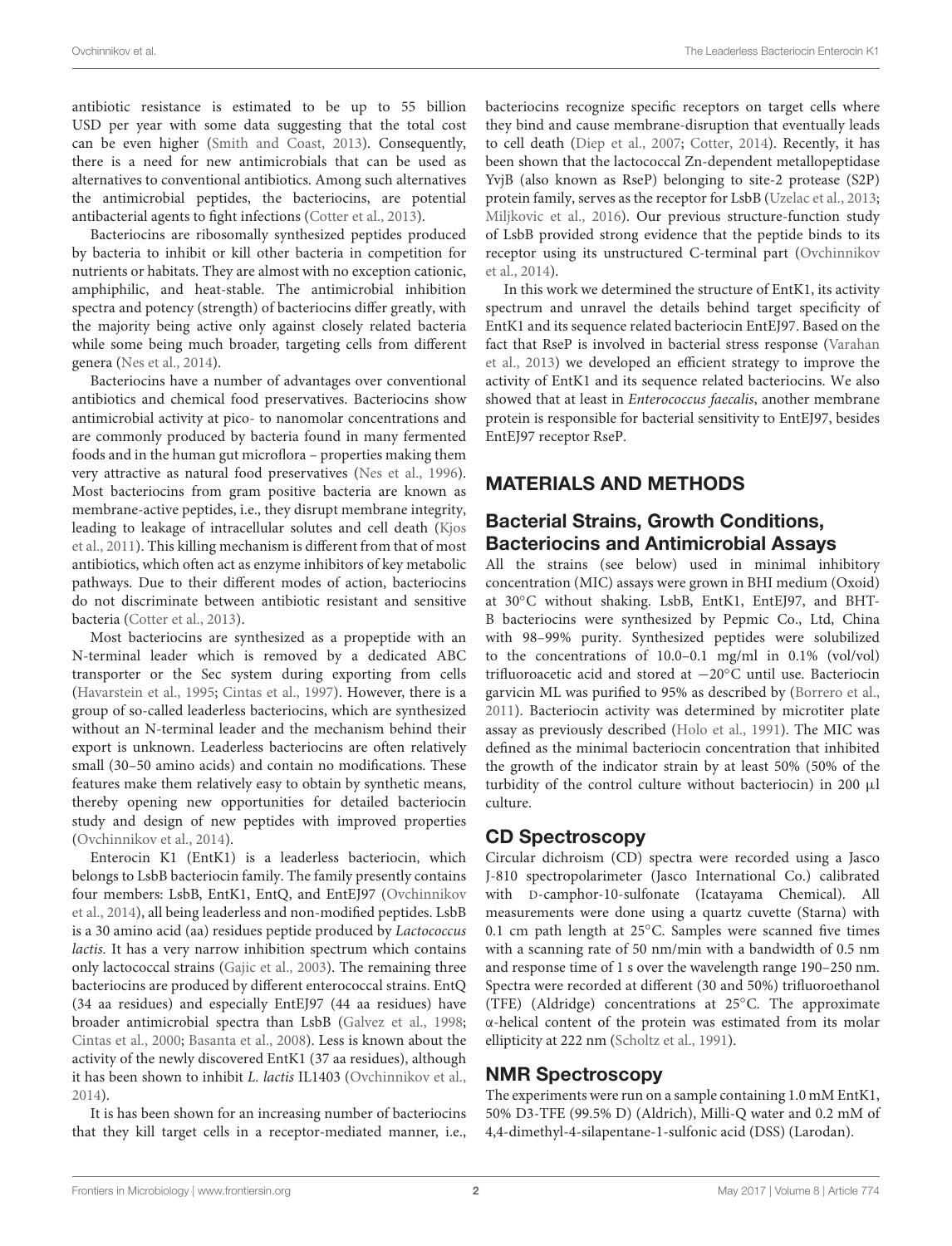2D NOESY [\(Jeener et al.,](#page-10-13) [1979\)](#page-10-13), 2D TOCSY [\(Braunschweiler](#page-9-9) [and Ernst,](#page-9-9) [1983\)](#page-9-9), 2D DQCOSY, <sup>15</sup>N-HSQC [\(Davis et al.,](#page-9-10) [1992\)](#page-9-10), and<sup>13</sup>C-HSQC [\(Hurd,](#page-10-14) [1991\)](#page-10-14) were recorded. The data was acquired on a 600 MHz Bruker Avance II spectrometer with four channels and a 5 mm TCI cryoprobe (Bruker Biospin). NOESY spectra with mixing times between 120 and 300 ms were obtained for both samples. TOCSY mixing times of 15–80 ms was used. The experiments were run at 298.15 K. Spectra were processed using the Topspin program (Bruker Biospin). DSS was used as a chemical shift standard, and <sup>15</sup>N and <sup>13</sup>C data were referenced using frequency ratios as described in [\(Wishart et al.,](#page-11-0) [1995\)](#page-11-0).

For visualization, assignment and integration of the spectra the computer program CARA was used [\(Keller,](#page-10-15) [2004\)](#page-10-15). The spectra were assigned using standard methods [\(Wüthrich,](#page-11-1) [1986\)](#page-11-1).

Dihedral angle restraints were obtained from the chemical shift values using the program TALOS-N [\(Shen and Bax,](#page-10-16) [2013\)](#page-10-16). Nuclear Overhauser effect (NOE) distance restraints were calculated from the peak volumes in the NOESY spectra with NOESY mixing time 200 ms.

All structure calculations were made using the structure calculation program CYANA 2.1 [\(Guntert et al.,](#page-10-17) [1997;](#page-10-17) [Herrmann](#page-10-18) [et al.,](#page-10-18) [2002\)](#page-10-18). The applied restraints are presented in **[Table 1](#page-2-0)**. The annealing macro in CYANA calculated 100 structures. The 20 structures with the lowest energy were kept and analyzed further. The root-mean-square deviation (RMSD) was calculated and the structures were visualized using MolMol [\(Koradi et al.,](#page-10-19) [1996\)](#page-10-19).

### Generation of Bacteriocin Resistant Mutants of E. faecalis and E. faecium

EntEJ97 and EntK1-resistant mutants were obtained by spoton-lawn assay using 20  $\mu$ l of bacteriocin with concentration 1.0–0.1 mg/ml. After overnight incubation at 30◦C, resistant

<span id="page-2-0"></span>TABLE 1 | Structure data and characteristics of the obtained NMR structures.

|                                         | EntK1 in 50% TFE              |
|-----------------------------------------|-------------------------------|
| Distance constraints                    | 561                           |
| Intra residue                           | 162                           |
| Sequential ( $ii - ii = 1$ )            | 176                           |
| Medium range $(1 < i$ i - $i < 5$ )     | 158                           |
| Long range ( $ii - ii > 5$ )            | 24                            |
| Dihedral angle constraints from TALOS-N | 68                            |
| Energies $(\AA^2)$                      | $2.06 \pm 0.01$               |
| Violations*                             | 0                             |
| Deviations from idealized geometry      |                               |
| Bonds (Å)                               | $7.4 + 0 \times 10^{-3}$      |
| Angles $(°)$                            | $1.1 + 0.01$                  |
| Ramachandran plot                       |                               |
| % in favored regions                    | 77.7                          |
| % in allowed regions                    | 22.3                          |
| Mean pairwise RMSD                      |                               |
| Backbone/Heavy atoms                    | $0.49 \pm 0.19/1.11 \pm 0.24$ |
| Backbone (8-24)/Heavy atoms (8-24)      | $0.01 \pm 0.00/0.52 \pm 0.15$ |

§CYANA energy. <sup>∗</sup> Only violations larger than 0.2 Å or 5◦ .

colonies of E. faecalis LMG3358 (resistant to EntEJ97) and E. faecium LMG2787 (resistant to EntEJ97 and EntK1) appeared within the inhibition zones. Resistant isolates were picked and re-streaked on plates for pure cultures before frozen cultures containing 15% glycerol were made and stored at −80◦C. The level of resistance against EntEJ97 and EntK1 was determined by a microtitre plate assay [\(Holo et al.,](#page-10-11) [1991\)](#page-10-11). DNA from the bacteriocin resistant mutants was extracted from overnight cultures with a GenElute<sup>TM</sup> Bacterial Genomic DNA Kit (Sigma-Aldrich) and PCR of the rseP gene was performed using primers Ent, EF (F, M, R) (**[Table 2](#page-3-0)**). For sequencing of E. faecium LMG2787 mutants with transposons inside rseP, additional primers (EF\_R2, T1\_F, T2\_F, and T3\_F) were created (**[Table 2](#page-3-0)**). PCR products were purified with NucleoSpin Extract II (Macherey-Nagel, Düren, Germany) and sent to GATC Biotech, Germany, for sequencing.

### Construction of S. pneumoniae Transformants and Mutants of rseP

To express the E. faecalis rseP gene heterologously in S. pneumoniae, the gene was placed by homologous recombination in the genome of strain SPH131, behind the ComS-inducible P<sub>comX</sub> promoter (ComRS system) [\(Berg](#page-9-11) [et al.,](#page-9-11) [2011\)](#page-9-11). The  $P_{\text{comX}}$ -rseP construct was created by overlap extension PCR [\(Higuchi et al.,](#page-10-20) [1988\)](#page-10-20). First, the E. faecalis LMG3358 rseP was amplified using the primer pair ds171/ds172 with genomic E. faecalis DNA as template. The  $P_{\text{comX}}$  promoter and its ∼1000 bp upstream and downstream regions were amplified using the primer pairs khb31/khb36 and khb33/khb34, respectively. Genomic DNA derived from strain SPH131 served as template. The  $P_{\text{comX}}$  with its upstream region was fused to the 5' end of the E. faecalis rseP gene using the primers khb31 and ds172. The  $P_{\text{comX}}$  downstream fragment was fused to the 3<sup>'</sup> end of the rseP gene using primer pair ds171 and khb34. Finally, these two fragments were fused using primer khb31 and khb34 giving rise to  $P_{\text{comX}}$ -rseP. The Janus cassette [\(Sung et al.,](#page-10-21) [2001\)](#page-10-21) in strain SPH131 was replaced with the  $P_{\text{comX}}$ -rseP fragment by natural transformation, giving rise to strain ds218 (**[Table 3](#page-3-1)** and Supplementary Figure 1).

Streptococcus pneumoniae has a gene homologous to the lactococcal rseP. To avoid the potential background noise of the S. pneumoniae rseP, this gene was removed from the genome in strain ds218 using the Janus cassette [\(Sung et al.,](#page-10-21) [2001\)](#page-10-21). An rseP deletion cassette was constructed by amplifying Janus with the primers kan484F and RpsL41.R [\(Johnsborg et al.,](#page-10-22) [2008\)](#page-10-22) where genomic DNA from strain RH426 [\(Johnsborg et al.,](#page-10-22) [2008\)](#page-10-22) served as template. The Janus cassette was then fused to the ∼1000 bp upstream [primers th009 and th010 with genomic RH1 [\(Johnsborg et al.,](#page-10-22) [2008\)](#page-10-22) DNA as template] and downstream region (primers th011 and th012 with genomic RH1 DNA as template) of *rseP* using primers th009 and th012. The resulting fragment was used to transform strain ds218 resulting in the replacement of S. pneumoniae rseP with Janus generating strain ds219. Janus was then removed from strain ds219 by transforming with a fragment consisting of the rseP flanking regions only. This fragment was constructed by amplifying the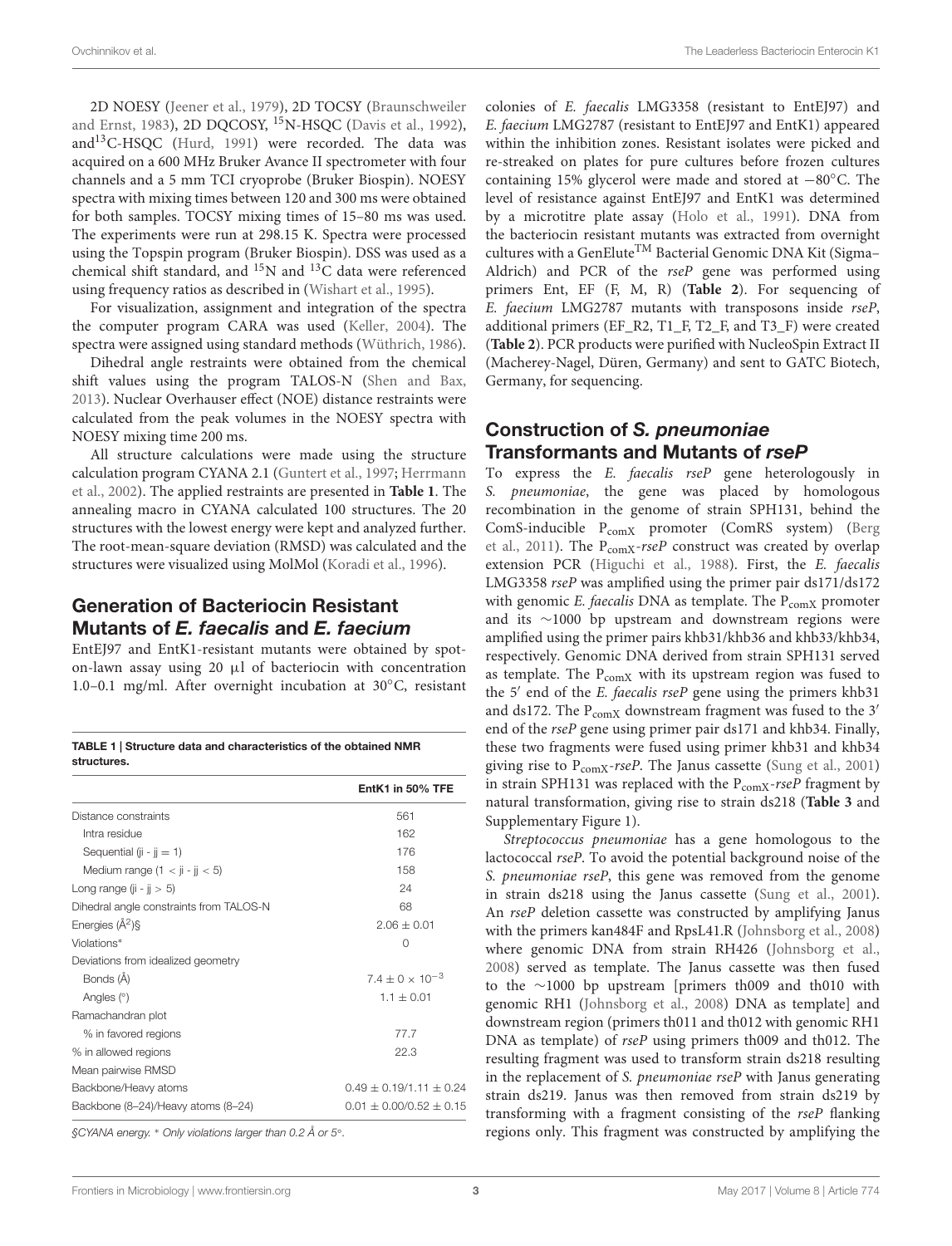#### <span id="page-3-0"></span>TABLE 2 | Primers used in the study.

| Primer           | Oligonucleotide sequence (5'?3')                   | Reference              |
|------------------|----------------------------------------------------|------------------------|
| Ent F            | <b>CGAAGTGGTCAAGTCCAATGGT</b>                      | This study             |
| Ent_M            | GTGCGGATTGCGCCACTTGAC                              | This study             |
| Ent_R            | <b>GATGACTTAAGACTTCTGCATCAT</b>                    | This study             |
| EF_F             | GCTCTTAGCAAGATTTGATGGC                             | This study             |
| EF_M             | CGTCCACACTGACTACCTCATC                             | This study             |
| EF R             | CTTAGACCGTTTCGACAGTTTGC                            | This study             |
| EF R2            | <b>TGCAATCTGTCGACGTGACAC</b>                       | This study             |
| $T1_F$           | AGCTAGCTCAAAGGAAGAGGC                              | This study             |
| T <sub>2</sub> F | <b>TGCAATCTGTCGACGTGACAC</b>                       | This study             |
| $T3_F$           | GCTCGAACAGCTAAGAATGCCT                             | This study             |
| th009            | ACGTTTGAGCAATTTCCTTCC                              | This study             |
| th010            | CACATTATCCATTAAAAATCAAACAGCGTTTCCTCCGTCTTTTG       | This study             |
| th011            | GTCCAAAAGCATAAGGAAAGTCGAGGAATATTATGAAACAAAG        | This study             |
| th012            | CATTTCCAACTAGAAGGGCTG                              | This study             |
| ds171            | ATTTATATTTATTATTGGAGGTTCAATGAAAACAATTATCACATTCA    | This study             |
| ds172            | ATTGGGAAGAGTTACATATTAGAAATTAAAAGAAAAAGCGTTGAATATC  | This study             |
| ds87             | AGCGTTTCCTCCGTCTTTTG                               | This study             |
| ds88             | CAAAAGACGGAGGAAACGCTTCGAGGAATATTATGAAACAAAG        | This study             |
| Kan484.F         | GTTTGATTTTTAATGGATAATGTG                           | Johnsborg et al., 2008 |
| RpsL41.R         | <b>CTTTCCTTATGCTTTTGGAC</b>                        | Johnsborg et al., 2008 |
| khb31            | ATAACAAATCCAGTAGCTTTGG                             | Berg et al., 2011      |
| khb33            | <b>TTTCTAATATGTAACTCTTCCCAAT</b>                   | Berg et al., 2011      |
| khb34            | CATCGGAACCTATACTCTTTTAG                            | Berg et al., 2011      |
| khb36            | <b>TGAACCTCCAATAATAAATATAAAT</b>                   | Berg et al., 2011      |
| 466p1            | GGTATTCTTGTCCTCGTAGCTGAATTTGGCCACTTTTATTTTGC       | This study             |
| 467p2            | GCAAAATAAAAGTGGCCAAATTCAGCTACGAGGACAAGAATACC       | This study             |
| 468p1            | ATTCTTGTCCTCGTACATGCATTTGGCCACTTTTATTTTGCAAAAC     | This study             |
| 469p2            | GTTTTGCAAAATAAAAGTGGCCAAATGCATGTACGAGGACAAGAAT     | This study             |
| 470p1            | GTACATGAATTTGGCGCTTTTTATTTTGCAAAACGAGC             | This study             |
| 471p2            | GCTCGTTTTGCAAAATAAAAAGCGCCAAATTCATGTAC             | This study             |
| 472-p1           | GAATTTGGCCACTTTGCTTTTGCAAAACGAGC                   | This study             |
| 473-p2           | GCTCGTTTTGCAAAAGCAAAGTGGCCAAATTC                   | This study             |
| 474p1            | ATTCTTGTCCTCGTAGCTGCATTTGGCGCCTTTTATTTTGCAAAACGAGC | This study             |
| 475p2            | GCTCGTTTTGCAAAATAAAAGGCGCCAAATGCAGCTACGAGGACAAGAAT | This study             |

#### <span id="page-3-1"></span>TABLE 3 | Streptococcus pneumoniae strains used in the study.

| <b>Strain</b>      | Genotype/relevant features <sup>a</sup>                                                                                         | Reference/source               |  |
|--------------------|---------------------------------------------------------------------------------------------------------------------------------|--------------------------------|--|
| RH <sub>1</sub>    | S. pneumoniae, R704, but ebg::spc; Ery <sup>r</sup> Spc <sup>r</sup>                                                            | Johnsborg et al., 2008         |  |
| <b>RH426</b>       | S. pneumoniae, contains the Janus cassette; Ery <sup>r</sup> Kan <sup>r</sup>                                                   | Johnsborg and Håvarstein, 2009 |  |
| SPH <sub>131</sub> | S. pneumoniae, contains the ComRS system, Janus cassette is placed behind $P_{\text{comX}}$ ; Ery <sup>r</sup> Kan <sup>r</sup> | Berg et al., 2011              |  |
| ds218              | S. pneumoniae SPH131 but Ajanus:: rseP from E. faecalis LMG5833                                                                 | This study                     |  |
| ds219              | S. pneumoniae ds218 but $\triangle rseP_{wt}$ : janus                                                                           | This study                     |  |
| ds220              | S. pneumoniae ds219 but Ajanus                                                                                                  | This study                     |  |
| ds221              | S. pneumoniae ds220 but $\Delta$ rseP:: janus                                                                                   | This study                     |  |
| ms1                | S. pneumoniae ds221 but $\Delta$ janus:: EF-rseP-H18 > A                                                                        | This study                     |  |
| ms2                | S. pneumoniae ds221 but $\Delta$ janus::EF-rseP-E19 > A                                                                         | This study                     |  |
| ms3                | S. pneumoniae ds221 but $\Delta$ janus:: EF-rseP-H22 > A                                                                        | This study                     |  |
| ms4                | S. pneumoniae ds221 but $\Delta$ janus:: EF-rseP-Y24 > A                                                                        | This study                     |  |
| ms5                | S. pneumoniae ds221 but $\Delta$ janus::EF-rseP-HExxH > AAxxA                                                                   | This study                     |  |

aCm, chloramphenicol; Ery, erythromycin; Spc, spectinomycin; Kan, kanamycin; Sm, streptomycin.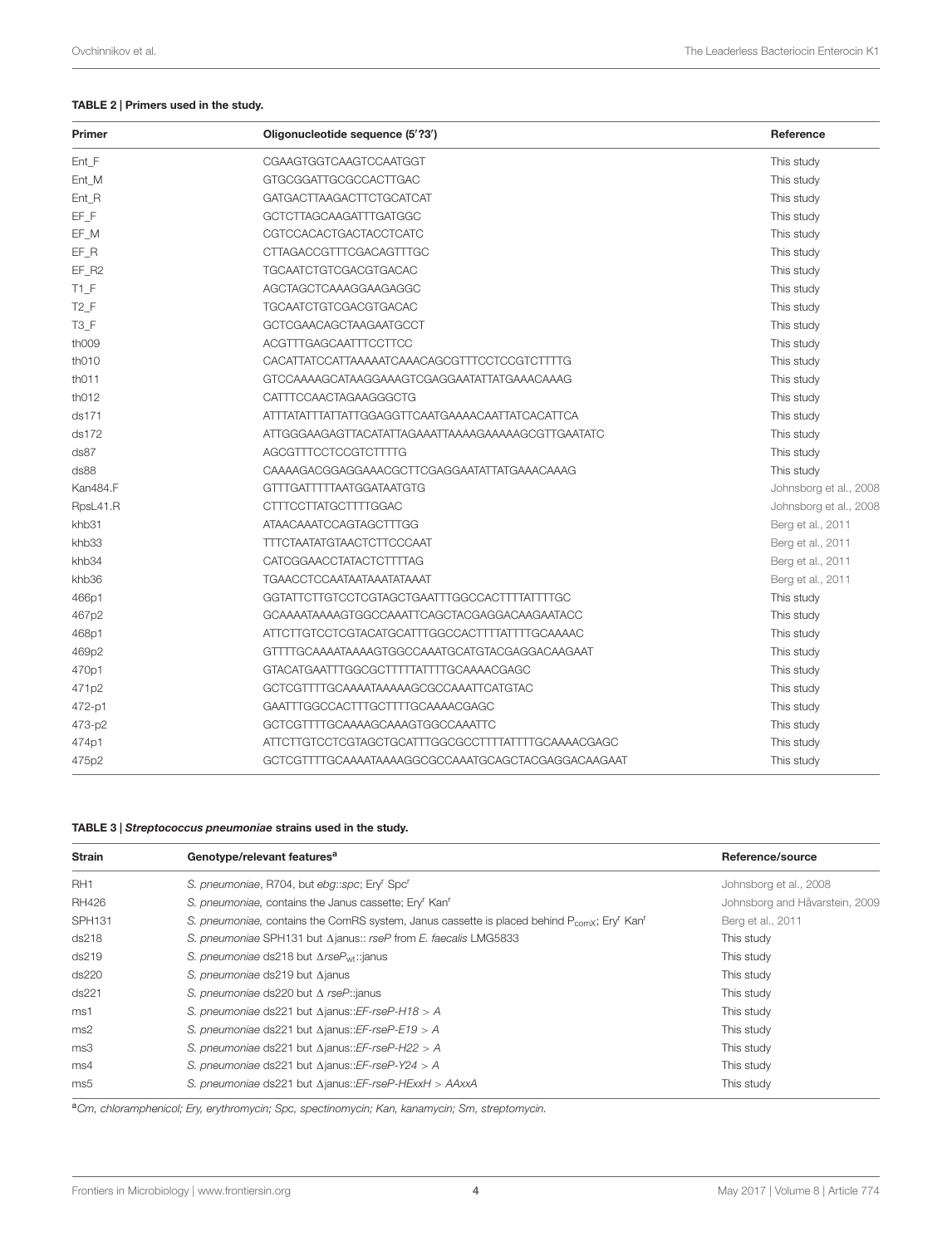rseP  $\sim$ 1000 bp upstream region using primers th009 and ds87, while the ∼1000 bp downstream region was amplified with the primers ds88 and th012. The upstream and downstream fragments where then fused using the primers pair th009/th012. The resulting fragment was used to replace the Janus in strain ds219 resulting in strain ds220 (**[Table 3](#page-3-1)** and Supplementary Figure 1).

To create a strain expressing point mutated rseP genes we replaced the E. faecalis 3358 rseP in strain ds220 with Janus cassette giving rise to strain ds221. This Janus cassette was amplified with the primer pair khb31/khb34 and genomic DNA from strain SPH131 served as template. Selected residues in RseP were substituted with alanines by a PCR approach, using primer pairs listed in **[Table 2](#page-3-0)**. The resulting DNA pair fragments were subsequently fused using the primers khb31 and khb34. The resulting fragment was used to replace Janus cassette in strain ds221 giving rise to strains ms1-5 (**[Table 3](#page-3-1)**). Ectopic expression of the rseP gene in strain ds220 and ms1-5 was induced with the synthetic ComS peptide (NH2-LPYFAGCL-COOH) (Genosphere Biotechnologies) as described by [Berg et al.](#page-9-11) [\(2011\)](#page-9-11).

#### RESULTS

### Structural Analysis of EntK1 by CD and NMR-Spectroscopy

Circular dichroism spectra of EntK1 showed that it was unstructured in water but became structured in TFE solution (Supplementary Figure 2). Maximum structuring was obtained in 50% TFE (55% α-helical content). This concentration was consequently used in the NMR experiment.

The NMR spectra were assigned using standard methods as described in "Materials and Methods." Supplementary Figure 3 shows the assigned <sup>15</sup>N HSQC spectrum of EntK1 in 50% TFE. **[Figure 1](#page-5-0)** shows connected strips from NOESY, the torsion angle restraints used in structure calculations and the Hα chemical shift indexes (CSIs). CSI (low Hα ppm values) [\(Matthews et al.,](#page-10-24) [1992\)](#page-10-24) indicates that there is an α-helix in EntK1 from residue 8 to 27 and TALOS-N torsion angle predictions [\(Shen and Bax,](#page-10-16) [2013\)](#page-10-16) indicated backbone torsion angles ( $\phi$ - and  $\psi$ -angle) consistent with α-helical regions from residue 8 to 25 (**[Figure 1](#page-5-0)**).

A total of 561 (15.1 per residue) unique NOE connectivities were assigned. The total number of distance restrictions and their classes are shown in **[Table 1](#page-2-0)**. The mid-range NOE connectivities that are especially important for  $\alpha$ -helices, NN(i, i+2), αN(i, i+2), αN(i, i+3), αβ(i, i+3), and αN(i, i+4), are shown in **[Figure 1](#page-5-0)**. In the presence of TFE, the observed connectivities indicated an α-helical region stretching from residue 8 to 26.

Structures of EntK1 based on the experimentally obtained constrains were calculated using CYANA. A superimposition of the structure ensemble of the 20 lowest energy structures of EntK1 and the cartoon depiction of the lowest energy structure of EntK1 are shown in **[Figures 2A,B](#page-5-1)**, respectively. The NMR structure of EntK1 contains an α-helix from residue 8 to 24. The structure ensemble has been deposited to the Protein Data Bank with access code: 5L82 and the NMR data have been deposited to the Biomagnetic Resonance Data Bank with the access code 34006.

### The Inhibitory Spectra of the EntK1 and Two Sequence Related Bacteriocins

A sizable collection of Gram-positive bacteria from different species and genera was used as indicators to assess the inhibition spectra of the bacteriocins EntK1, EntEJ97, and LsbB (**[Table 4](#page-6-0)**). EntQ, which is a member of the LsbB family bacteriocins, was not tested because synthetic EntQ peptides had poor activity, likely due to formation of disulphide bridges between and inside the molecules, since adding reducing agents (e.g., DTT) restored some of the activity of EntQ (data not shown). As seen in **[Table 4](#page-6-0)**, the antimicrobial spectra of EntK1, EntEJ97, and LsbB differ greatly. LsbB was active only against L. lactis IL1403, one of the four strains of L. lactis tested and it had no activity against other genera and species. EntK1 was active mostly against E. faecium and E. hirae and some lactococcal strains. EntEJ97 showed the broadest activity spectrum, inhibiting E. faecium, E. faecalis, L. lactis, Staphylococcus aureus, Lactococcus garvieae, and Listeria monocytogenes. It is noteworthy that EntK1 appeared to have significantly lower MIC values (i.e., being more potent) than EntEJ97 against E. faecium, but was inactive against E. faecalis (**[Table 4](#page-6-0)**). Similarly, all three bacteriocins were active against the L. lactis IL1403, but LsbB was about 340 and 70 times more potent than EntK1 and EntEJ97, respectively (**[Table 4](#page-6-0)**).

#### Different Levels of Resistance against EntK1 and EntEJ97 in E. faecalis and E. faecium

The strain E. faecium LMG2787 was used to generate mutants resistant to EntK1 and EntEJ97. Since E. faecalis is resistant to EntK1, E. faecalis LMG3358 was used to generate mutants resistant only to EntEJ97. The two enterococcal strains were exposed to various concentrations of EntEJ97 and EntK1 at 30◦C and relatively many resistant colonies appeared within the inhibition zones on agar plates (see below). For E. faecalis, 12 EntEJ97 resistant colonies were randomly selected and examined for resistance to EntEJ97 by microtiter assays. Similarly, six EntEJ97 and six EntK1mutants of E. faecium were selected for further analysis.

Two levels of E. faecalis resistance to EntEJ97 were found: seven colonies were highly resistant (HR) – at least 500 times more compared to the wild type (WT) strain. The second set of five colonies showed a lower resistance (LR) level, being about 16–32 times more resistant than the WT E. faecalis. For E. faecium only HR (at least 500 times against EntK1 and EntEJ97, compared to WT) type mutants were found. When all these mutants were challenged with the non-related bacteriocins BHT-B [\(Hyink et al.,](#page-10-25) [2005\)](#page-10-25) and garvicin ML [\(Borrero et al.,](#page-9-8) [2011\)](#page-9-8), they were found as sensitive as the WT strains (data not shown). These results clearly imply the involvement of specific resistance mechanism(s) toward EntEJ97/EntK1 amongst these mutants.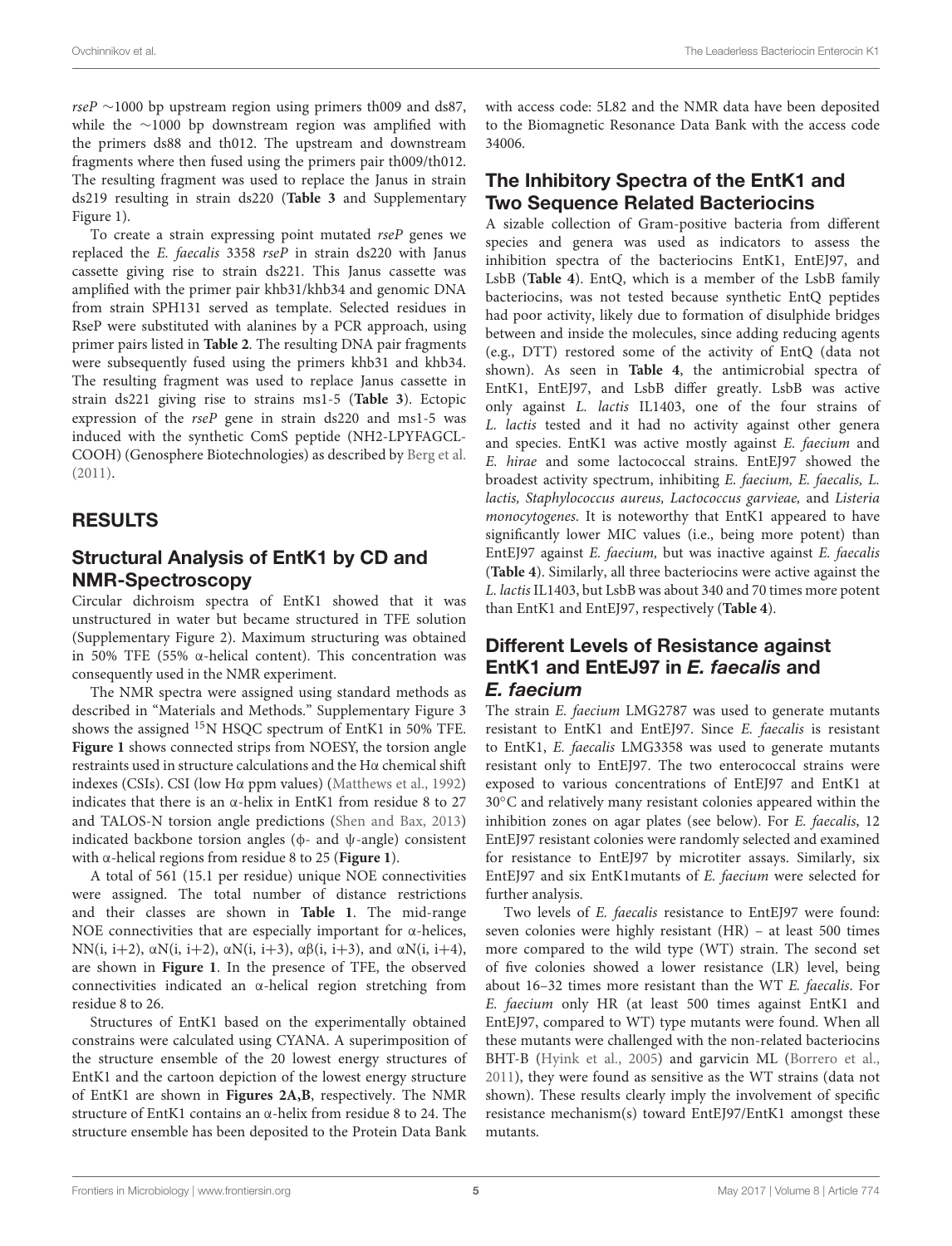

<span id="page-5-0"></span>

### <span id="page-5-1"></span>Highly Resistant Mutants of E. faecalis and E. faecium Have Mutations in the rseP Gene

As the lactococcal RseP has previously been found to serve as receptor for LsbB, we suspected that the RseP homologous in Enterococcus might serve the same function for the LsbB sequence related EntEJ97/EntK1 bacteriocins. The DNA regions containing rseP in all the EntEJ97/EntK1-resistant mutants (high and low) were therefore obtained by PCR and sequenced. Different types of mutations were found. For E. faecalis, all seven HR mutants contained either one or three consecutive 8-bp repeats of the sequence CAAAAAAT within the rseP gene, while the WT rseP has two such repeats. On the other hand, all E. faecium HR mutants carried a transposon within rseP (**[Figure 3](#page-6-1)**). In all cases, these mutations caused frameshift in rseP and premature termination, indicating that a functional ResP is necessary for the sensitivity toward EntEJ97/EntK1. Surprisingly, no mutations were found in rseP from all five EntEJ97 LR mutants of E. faecalis, indicating that additional genes can affect the sensitivity of the bacterium to these bacteriocins. This latter aspect will be further mentioned in the "Discussion" section.

# rseP Expression in S. pneumoniae Confers Sensitivity to EntEJ97/EntK1

In order to confirm that the expression of rseP is sufficient to confer sensitivity to EntEJ97 and EntK1, the rseP gene from E. faecalis LMG3358 was heterologously expressed in the distantly related and non-sensitive host S. pneumoniae strain SPH131 as described in [\(Berg et al.,](#page-9-11) [2011\)](#page-9-11). To avoid potential background noise the endogenous rseP of S. pneumoniae SPH131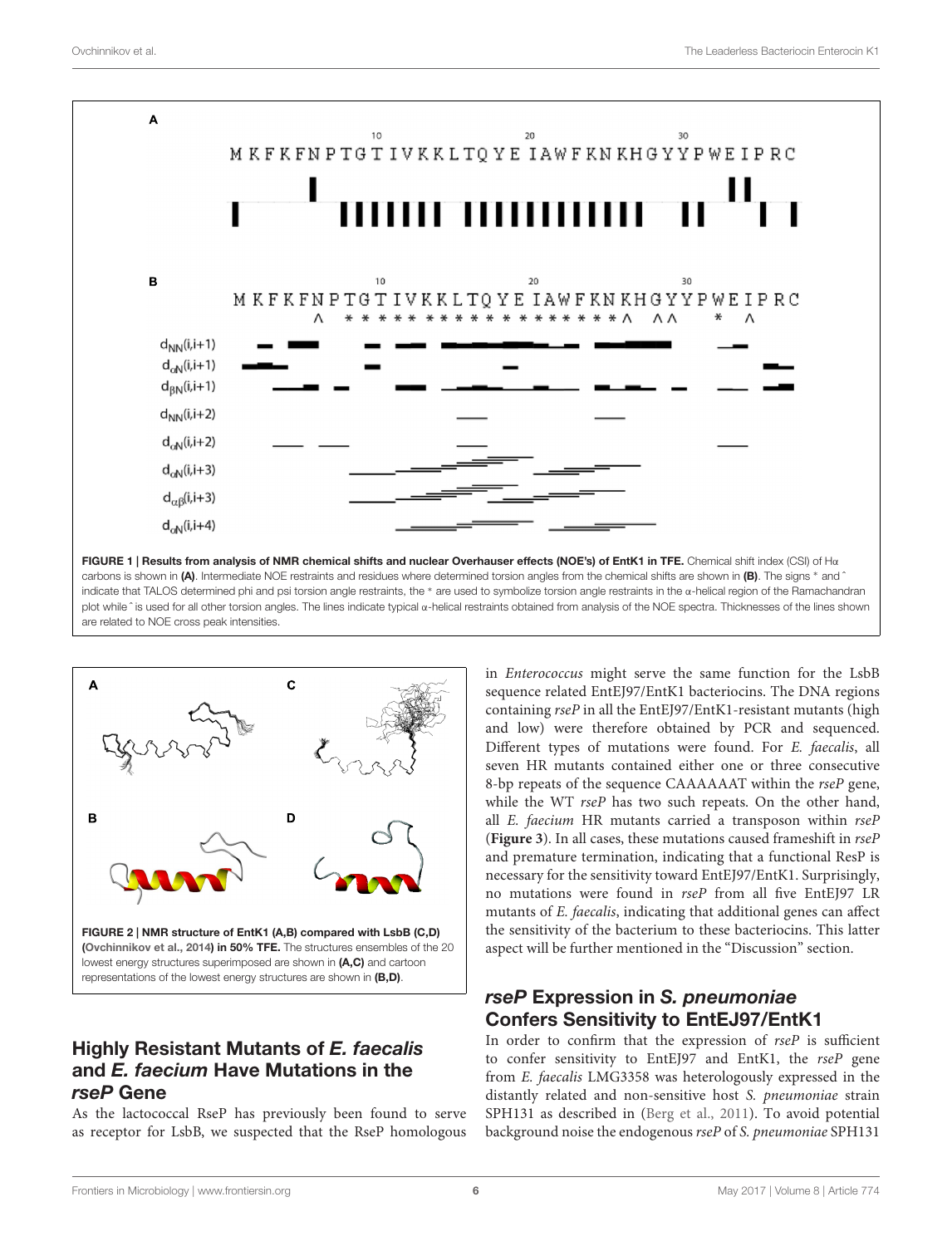<span id="page-6-0"></span>

|  |  | TABLE 4   Minimal inhibitory concentration (MIC) values (nM) of EntK1 and its related bacteriocins against different bacterial species. |  |
|--|--|-----------------------------------------------------------------------------------------------------------------------------------------|--|
|  |  |                                                                                                                                         |  |

| Ent-EJ97       |
|----------------|
|                |
| $590 - 54500$  |
| >4700          |
| 145-295        |
| 145-295        |
| 75-145         |
| 75             |
| 295            |
| $145 - 24700$  |
| 37             |
| 145-295        |
| $2300 - 54700$ |
| 1175-2300      |
|                |

<sup>∗</sup>The numbers in parentheses are referred to the number of strains tested. ∗∗Nosocomial isolates from different European hospitals, including VRE.

was removed by homologous recombination, giving rise to the clone S. pneumoniae ds220 with the endogenous rseP deleted but with the enterococcal rseP expressed under the control of the inducible promoter  $P_{\text{comX}}$  [\(Berg et al.,](#page-9-11) [2011\)](#page-9-11). While noninduced cells were not sensitive to EntEJ97 and EntK1, they became sensitive to the bacteriocins upon induction of rseP (**[Table 5](#page-7-0)**). The results indicate that the enterococcal rseP is indeed directly involved in the sensitivity to EntEJ97 and EntK1. Further, it should be noted that the induced clone (expressing the E. faecalis rseP) was most sensitive to EntEJ97 (MIC of 18 nM), intermediate-sensitive to EntK1 (MIC of 700 nM), and poorly sensitive to LsbB (MIC > 7000 nM). This observation is line with the results presented in **[Table 4](#page-6-0)**, where the E. faecalis strains showed a corresponding differentiation in sensitivity to the three bacteriocins.

### Mutations within the Active Site of RseP Reduce Sensitivity to EntEJ97/EntK1

Members of the RseP protein family have a conserved proteolytic motif (HExxH, where x is any amino acid) located within the first transmembrane helix [\(Koide et al.,](#page-10-26) [2007\)](#page-10-26). To analyze whether this active site is important for bacteriocin sensitivity, we changed the

<span id="page-6-1"></span>

invariant residues in this motif (i.e., H18, E19, and H22), one by one, and three altogether in the enterococcal RseP to alanine and then assessed for bacteriocin sensitivity. In addition, the nonconserved residue Y24 located nearby the active site was replaced with alanine to serve as a control. The result showed that all clones expressing the RseP protein in which conserved residues were changed to alanine became less sensitive to EntEJ97 and EntK1, especially when all three conserved residues were replaced with alanine (30 times less sensitive to EntEJ97 than the WT) (**[Table 5](#page-7-0)**). In the control clone  $(Y24 > A)$  no changes in the bacteriocin sensitivity were observed. This result demonstrates that the active site of RseP is essential for bacteriocin activity.

# The Growth of EntK1/EntEJ97 Resistant Mutants Is Prevented at Elevated Growth **Temperature**

RseP protein is known to play a key role in bacterial stress response in Escherichia coli, Bacillus subtilis, and other bacteria [\(Alba et al.,](#page-9-12) [2002;](#page-9-12) [Varahan et al.,](#page-10-10) [2013;](#page-10-10) [Kim,](#page-10-27) [2015\)](#page-10-27). We therefore examined how elevated growth temperature as a stress factor, influences the development of EntEJ97 and EntK1 resistance in E. faecium and E. faecalis. As expected resistant mutants only appeared at 30◦C but not at 45◦C (**[Figure 4](#page-7-1)**). Cell counts of WT cultures grown for 8 h at 30 and 45◦C in BHI broth showed that the cell number at 30◦C was only about 1.2 times higher than that at 45◦C (data not shown), implying that the lack of resistant mutants at the elevated temperature was not due to poor growth of WT cells but rather due to lack of development of resistant mutants. This is further supported by the fact that EntEJ97/EntK1-resistant mutants with a non-functional rseP gene (described above) obtained at 30◦C could not grow at 45◦C, while WT cells grew well (data not shown).

# **DISCUSSION**

Structural analyses by CD spectroscopy showed that EntK1 was unstructured in water but became structured when exposed to membrane-mimicking environments (DPC-micelles or TFE).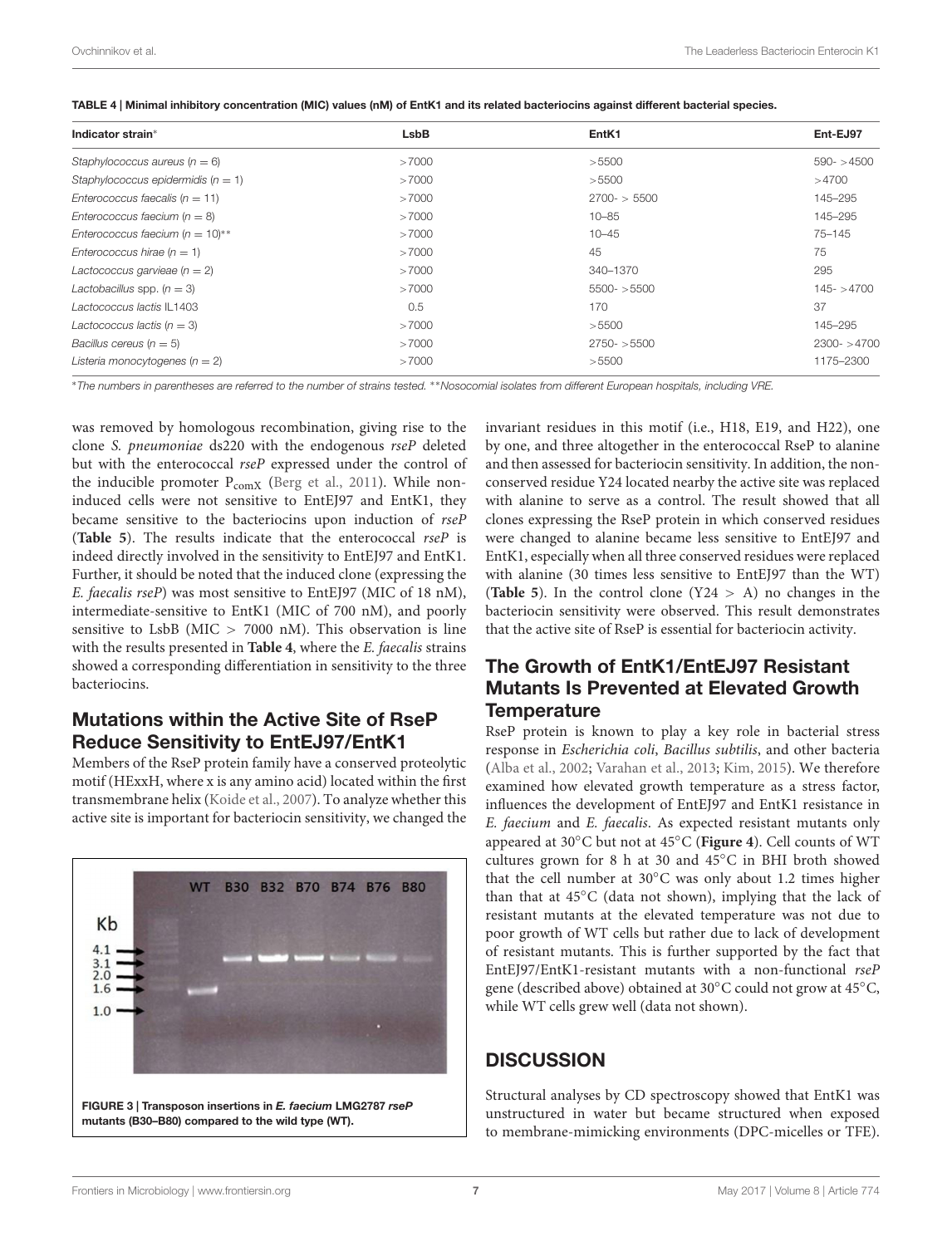#### <span id="page-7-0"></span>TABLE 5 | Sensitivity of S. pneumonia clones to EntEJ97, EntK1, and LsbB.

| <b>Strain</b>     | <b>Mutation</b> | $MIC (nM)*$ |       |       |
|-------------------|-----------------|-------------|-------|-------|
|                   |                 | EntEJ97     | EntK1 | LsbB  |
| ds220 non-induced | WT rseP         | >4500       | >5500 | >7000 |
| ds220 induced     | WT rseP         | 18          | 700   | >7000 |
| ms1               | H18 > A         | 300         | >5500 | >7000 |
| ms2               | E19 > A         | 300         | >5500 | >7000 |
| ms3               | H22 > A         | 300         | >5500 | >7000 |
| ms4               | Y24 > A         | 18          | 700   | >7000 |
| ms5               | HExxH > AAxxA   | 600         | >5500 | >7000 |
| ds 221            | no rseP         | >4500       | >5500 | >7000 |

<sup>∗</sup>Bacteriocins were active only when rseP was induced with ComS (2 µM). Without ComS the cells were resistant to the bacteriocins. ComS was not toxic to the cells even at 20 µM.



<span id="page-7-1"></span>This is a common property for the majority of bacteriocins [\(Montalban-Lopez et al.,](#page-10-28) [2008;](#page-10-28) [Martin-Visscher et al.,](#page-10-29) [2009\)](#page-10-29).

The structure of EntK1 in 50% TFE is very similar to that of LsbB (**[Figure 2](#page-5-1)**). Both bacteriocins have an N-terminal part mostly composed of an amphiphilic α-helical motif, and an unstructured C-terminal half. EntK1  $\alpha$ -helix is longer than the one of LsbB, being 16–19 residues, versus 13–15 residues in LsbB. A closer look at the α-helices of EntK1 and LsbB showed that both are amphiphilic with the basic amino acids along one side of the helix and non-polar residues along the other side (data not shown). Such amphiphilic distribution is common for many bacteriocins as well as other antimicrobial peptides [\(Kristiansen](#page-10-30) [et al.,](#page-10-30) [2005;](#page-10-30) [Rogne et al.,](#page-10-31) [2008;](#page-10-31) [Last and Miranker,](#page-10-32) [2013\)](#page-10-32). The α-helical part of the bacteriocins is probably involved in poreformation, where the hydrophobic part is facing the hydrophobic membrane or a membrane-located protein (receptor) while the hydrophilic part is facing the inner part of the pore to cause cellular leakage [\(Kjos et al.,](#page-10-3) [2011\)](#page-10-3).

The C-terminal unstructured parts of EntK1 and LsbB are about the same lengths, 10–13 residues and more similar in sequence. Structure prediction servers (PONDR® VL-XT, JPred 4) indicated that EntEJ97 also contains an α-helix from

Lys10 to Gly 35 with an unstructured C-terminal tail of 10 residues, which corresponds with our data on LsbB and EntK1 structures.

Besides EntK1 and LsbB, structures of three other leaderless bacteriocins have been obtained so far (enterocin 7, lacticin Q, and aureocin A53). Enterocin 7 is a two-peptide bacteriocin, where the two peptides constituting the bacteriocin are related in sequence and both have a similar fold, consisting of N-terminal, middle and C-terminal helices [\(Lohans et al.,](#page-10-33) [2013\)](#page-10-33). Lacticin Q and aureocin A53 both consist of four helices surrounding a hydrophobic core [\(Acedo et al.,](#page-9-13) [2016\)](#page-9-13). The structures of enterocin 7, lacticin Q, and aureocin A53 resemble the structure of circular bacteriocins, and all of them are highly structured in aqueous solutions. As such, EntK1 and LsbB are very different from these bacteriocins by being smaller (30 and 37 residues for LsbB and K1 versus 43–53 residues for the others), unstructured in water (partly due to the absence of any modifications such as disulphide bridges or circularization in these leaderless bacteriocins) and containing only one helix (**[Figure 2](#page-5-1)**).

The lactococcal Zn-dependent metallopeptidase RseP has been shown to be the receptor for LsbB in L. lactis IL1403 [\(Uzelac](#page-10-8) [et al.,](#page-10-8) [2013;](#page-10-8) [Miljkovic et al.,](#page-10-9) [2016\)](#page-10-9). Our present study provides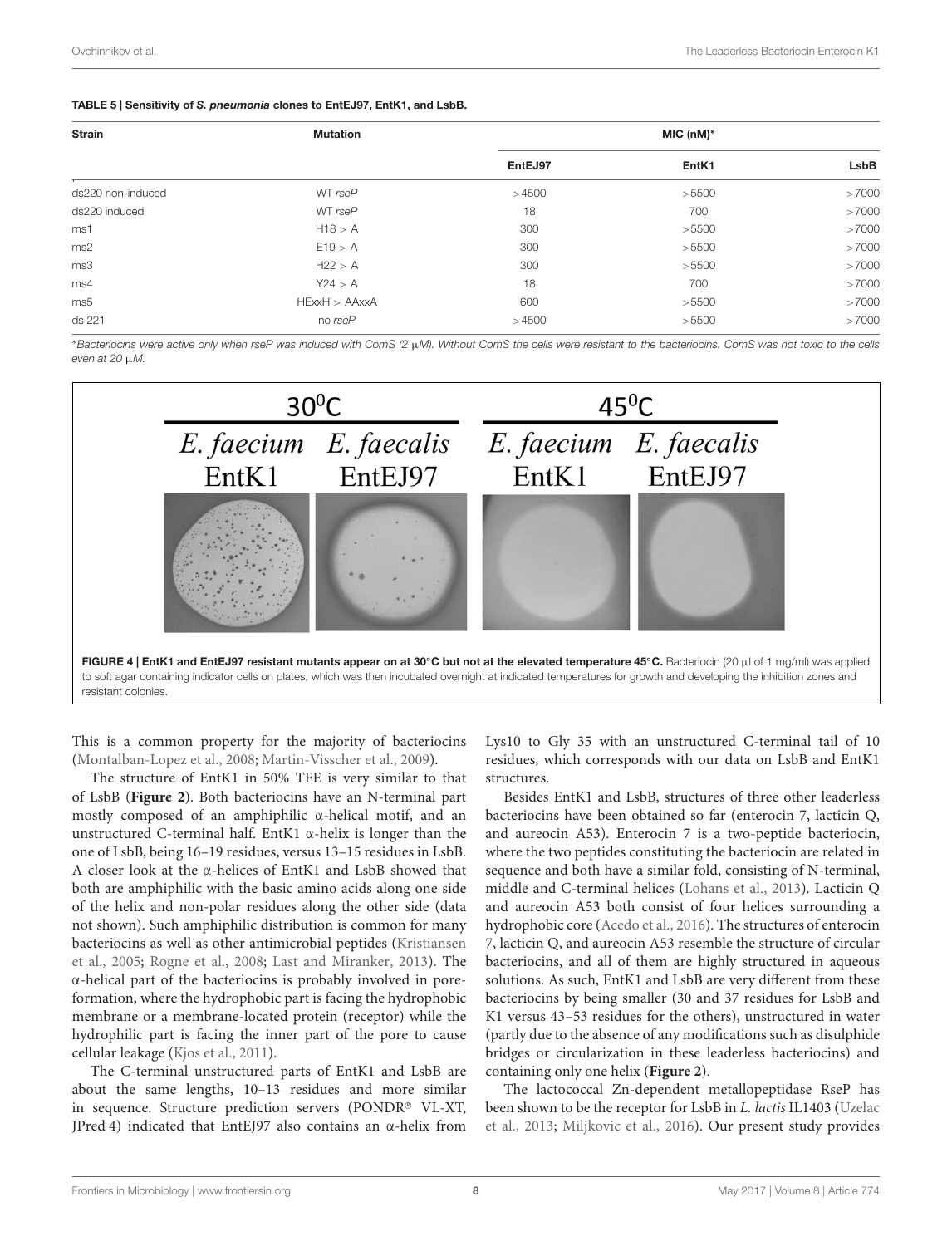strong evidence that EntEJ97 and EntK1 employ the homologous RseP in enterococci as receptor. This is based on the fact that mutants of E. faecalis LMG3358 and E. faecium LMG2787 that are HR to EntEJ97/EntK1, contain frameshift mutations in rseP and, more conclusively, heterologous expression of the enterococcal rseP rendered resistant pneumococcal cells sensitive to these bacteriocins (**[Table 5](#page-7-0)**). However, at least in the case of E. faecalis LMG3358, we also found some EntEJ97-resistant mutants, which were less resistant, compared to those with mutated rseP and had intact rseP, suggesting that these probably had mutations in other gene(s), see discussion below. Nevertheless, both types of resistance were specific to EntEJ97 and EntK1 because all resistant cells were sensitive to the non-related bacteriocins BHT-B (leaderless type) and garvicin ML (circular type). Furthermore, both (high and low) types of resistance share one common feature, that they emerged at the standard growth temperature 30◦C but not at the elevated 45◦C, indicating that both resistance types are linked to stress response (**[Figure 4](#page-7-1)**). Indeed, RseP has been shown to be involved in stress response in some bacteria. In Escherichia coli, cell envelope stress response leads to proteolytic cleavage of the membrane-bound anti-sigma protein RseA by the RseP protease that eventually leads to σE release in the cytoplasm to transcribe stress response genes [\(Kroos](#page-10-34) [and Akiyama,](#page-10-34) [2013;](#page-10-34) [Hizukuri et al.,](#page-10-35) [2014;](#page-10-35) [Akiyama et al.,](#page-9-14) [2015\)](#page-9-14). Similarly, in E. faecalis, RseP (also known as Eep) is involved in the stress response via degradation of the anti-sigma protein RsiV. This degradation leads to activation of SigV – enterococcal extracytoplasmic sigma protein that plays a key role in stress response [\(Varahan et al.,](#page-10-10) [2013\)](#page-10-10). Furthermore, RseP deletion mutants have shown increased susceptibility toward heat, ethanol, lysozyme, and acid compared to the susceptibility of the WT strain [\(Varahan et al.,](#page-10-10) [2013\)](#page-10-10).

Interestingly, RseP of E. faecalis is also involved in a proteolysis of the sex pheromone precursor peptide to form an active pheromone (cCF10) which is released by a cognate ABC transporter, called PptAB. It belongs to the EcsAB family and is composed of two proteins – PptA and PptB [\(Varahan et al.,](#page-10-36) [2014\)](#page-10-36). It has also been shown in Bacillus subtilis that mutations within EcsAB blocked the activity of RasP (Bacillus homolog of enterococcal RseP) and made the cells sensitive to stress [\(Heinrich et al.,](#page-10-37) [2008\)](#page-10-37). Remarkably, when we did whole genome sequencing of the five E. faecalis LR mutants with intact rseP gene, we discovered frequent mutations within genes pptA and pptB (preliminary results). Moreover, in EntEJ97 LR mutants of Pediococcus acidilactici and Lactococcus garvieae, all with an intact rseP gene also had mutations in ecsA and ecsB (data not shown).

Thus, our results also revealed a functional connection between these two systems: RseP and EcsAB, that both are involved in the sensitivity to our bacteriocins. As mentioned elsewhere, YvjB (a homolog of RseP) serves as receptor for LsbB which binds directly to the receptor upon killing target cells [\(Miljkovic et al.,](#page-10-9) [2016\)](#page-10-9). At present it is not clear the exact role of EcsAB in the sensitivity to bacteriocins. Whether it is directly involved as a receptor as described for RseP or in regulation of RseP function or gene expression awaits further investigation.

Members of the RseP protein family are membrane-bound proteins, most if not all, containing multiple transmembrane helices. The putative active site of RseP proteases is normally located within the hydrophobic plane of the membrane and contains a consensus sequence motif HExxH, in which the two histidine residues are thought to coordinate a zinc atom together with a conserved glutamate residue [\(Feng et al.,](#page-9-15) [2007;](#page-9-15) [Koide et al.,](#page-10-26) [2007;](#page-10-26) [Rawson,](#page-10-38) [2013\)](#page-10-38). Our results indicate that the active site of RseP is somehow involved in the sensitivity to the bacteriocins. This is based on the observation that replacing of the conserved residues with alanine residues in E. faecalis RseP made the cloned cells less sensitive to EntEJ97 and EntK1 especially when all three conserved residues were replaced. This finding is different from other known bacteriocin receptor systems. Substitution mutations of conserved active site residues in LsrS – Zn-dependent membrane protein, serving as receptor for the two-peptide lantibiotic bacteriocin Smb, had no effect on cells sensitivity to the bacteriocin [\(Biswas and Biswas,](#page-9-16) [2014\)](#page-9-16). Similarly, the man-PTS membranelocated components IIC and IID can serve as a receptor for pediocin-like bacteriocins even without its cytosolic component (IIAB) which is needed for functional sugar transport [\(Diep](#page-9-6) [et al.,](#page-9-6) [2007\)](#page-9-6). How the active site of RseP involved in the sensitivity to EntK1/EntEJ95 is still elusive. The structure of RseP homologous protein from archaebacterial species Methanocaldococcus jannaschii showed that it is quite dynamic during the proteolytic reaction. The protein displays structural changes including the movement of the transmembrane helices to bring the substrate (a peptide or part of a protein) into the active site and to release the digested product after proteolysis [\(Feng et al.,](#page-9-15) [2007\)](#page-9-15). It is tempting to speculate that site-directed mutations in the active site of RseP might have altered its 3D-structure, making it less accessible for the bacteriocins. Other possibilities might also exist. For example, these mutations could somehow create a less stable or incorrectly folded RseP protein that was removed from cells by chaperone proteases.

The study of EntK1 and EntEJ97 inhibition spectrum showed an interesting detail – EntK1 was less active and had generally narrower antibacterial spectrum than EntEJ97. However, against E. faecium strains EntK1 was much more potent (i.e., lower MIC values) than EntEJ97. The latter was equally active against E. faecalis and E. faecium (**[Table 4](#page-6-0)**). Since EntK1 is produced by E. faecium and EntEJ97 by E. faecalis, this difference is in line with the general characteristic of bacteriocins, namely that they are most active against species closely related to the producers. This narrow-spectrum activity is not well understood in terms of mechanisms, but likely has an ecological meaning, e.g, giving the bacteriocin producer an advantage in competition for nutrients or habitats over its closest competitors. However, multiple sequence alignment analysis (using Clustal Omega) of many RseP (30 from E. faecalis and 30 from E. faecium) did not show any pronounced differences between the two RseP groups (data not shown). Thus, what properties of RseP that define the different levels of sensitivity toward EntEJ97 and EntK1 awaits further investigation.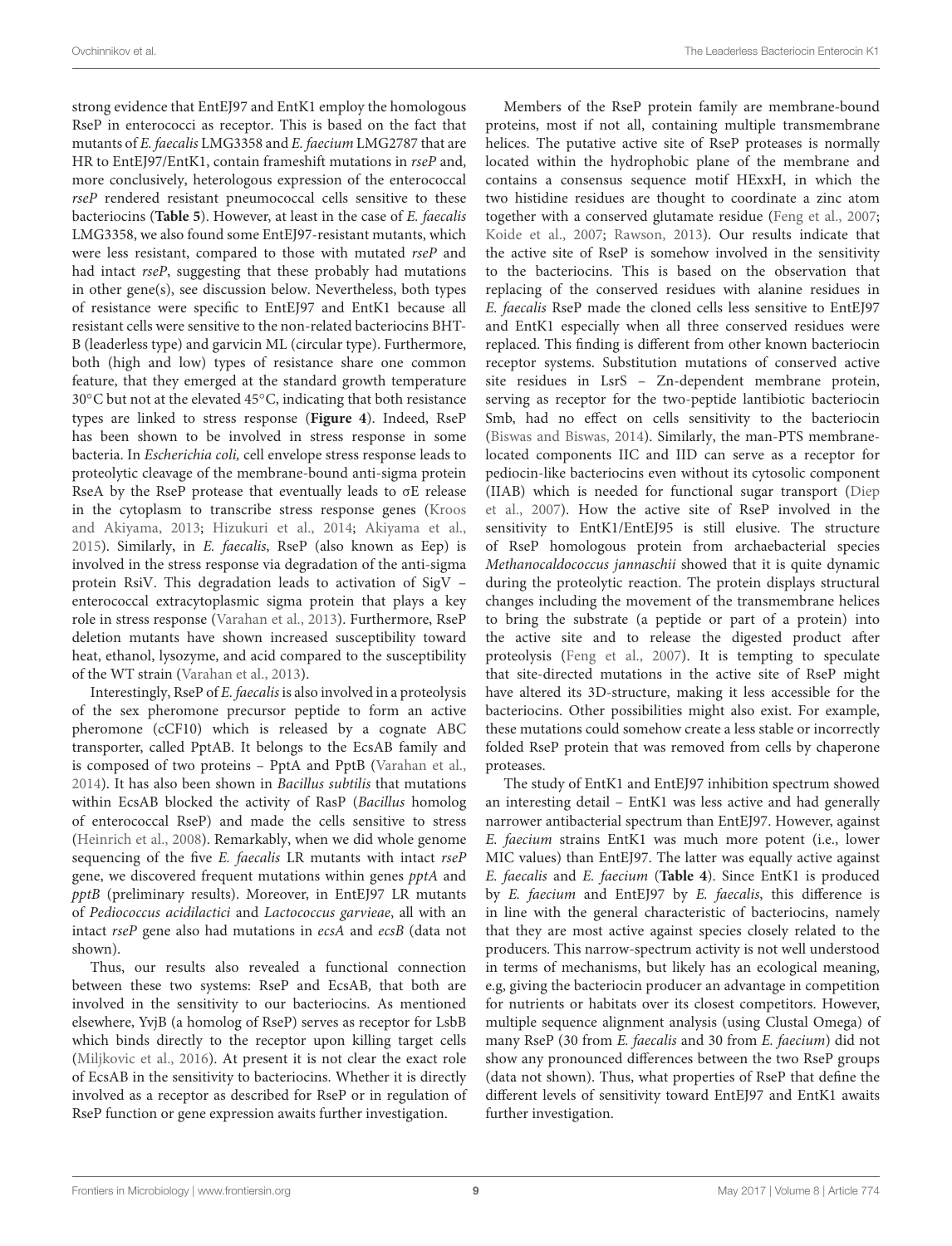During the past few decades, enterococci have emerged as important healthcare-associated pathogens due to their resistance to antibiotics and environmental stress factors [\(Arias and Murray,](#page-9-17) [2012\)](#page-9-17). The rapid spread of E. faecium with resistance to vancomycin (VRE), ampicillin and highlevels of aminoglycosides is of particular concern [\(Agudelo](#page-9-18) [Higuita and Huycke,](#page-9-18) [2014\)](#page-9-18). E. faecium is now a nosocomial pathogen as common as E. faecalis [\(Arias and Murray,](#page-9-17) [2012\)](#page-9-17). Recently RseP was shown to be a major virulence determinant in enterococcal rabbit endocarditis model [\(Frank et al.,](#page-9-19) [2012\)](#page-9-19). The importance of RseP in virulence is most likely due to its role in stress response [\(Varahan](#page-10-10) [et al.,](#page-10-10) [2013\)](#page-10-10). Therefore, EntK1 and EntEJ97, both targeting enterococcal RseP, can be used in combination with stress factors to effectively kill antibiotic-resistant enterococci including VRE.

#### AUTHOR CONTRIBUTIONS

KO: NMR of EntK1, heterologous expression of rseP, MIC assays, and paper writing. PK: NMR of EntK1. DS: heterologous expression of rseP. MJ: rseP mutant characterization, MIC assays.

#### **REFERENCES**

- <span id="page-9-13"></span>Acedo, J. Z., van Belkum, M. J., Lohans, C. T., Towle, K. M., Miskolzie, M., and Vederas, J. C. (2016). Nuclear magnetic resonance solution structures of lacticin Q and aureocin A53 reveal a structural motif conserved among leaderless bacteriocins with broad-spectrum activity. Biochemistry 55, 733–742. [doi: 10.1021/acs.biochem.5b01306](https://doi.org/10.1021/acs.biochem.5b01306)
- <span id="page-9-18"></span>Agudelo Higuita, N. I., and Huycke, M. M. (2014). "Enterococcal disease, epidemiology, and implications for treatment," in Enterococci: From Commensals to Leading Causes of Drug Resistant Infection, eds M. S. Gilmore, D. B. Clewell, Y. Ike, and N. Shankar (Boston, MA: Massachusetts Eye and Ear Infirmary).
- <span id="page-9-14"></span>Akiyama, K., Mizuno, S., Hizukuri, Y., Mori, H., Nogi, T., and Akiyama, Y. (2015). Roles of the membrane-reentrant beta-hairpin-like loop of RseP protease in selective substrate cleavage. Elife 4:e08928. [doi: 10.7554/eLife.08928](https://doi.org/10.7554/eLife.08928)
- <span id="page-9-12"></span>Alba, B. M., Leeds, J. A., Onufryk, C., Lu, C. Z., and Gross, C. A. (2002). DegS and YaeL participate sequentially in the cleavage of RseA to activate the sigma(E)dependent extracytoplasmic stress response. Genes Dev. 16, 2156–2168. [doi: 10.1101/gad.1008902](https://doi.org/10.1101/gad.1008902)
- <span id="page-9-17"></span>Arias, C. A., and Murray, B. E. (2012). The rise of the Enterococcus: beyond vancomycin resistance. Nat. Rev. Microbiol. 10, 266–278. [doi: 10.1038/](https://doi.org/10.1038/nrmicro2761) [nrmicro2761](https://doi.org/10.1038/nrmicro2761)
- <span id="page-9-5"></span>Basanta, A., Sanchez, J., Gomez-Sala, B., Herranz, C., Hernandez, P. E., and Cintas, L. M. (2008). Antimicrobial activity of Enterococcus faecium L50, a strain producing enterocins L50 (L50A and L50B), P and Q, against beer-spoilage lactic acid bacteria in broth, wort (hopped and unhopped), and alcoholic and non-alcoholic lager beers. Int. J. Food Microbiol. 125, 293–307. [doi: 10.1016/j.](https://doi.org/10.1016/j.ijfoodmicro.2008.04.011) [ijfoodmicro.2008.04.011](https://doi.org/10.1016/j.ijfoodmicro.2008.04.011)
- <span id="page-9-11"></span>Berg, K. H., Biornstad, T. J., Straume, D., and Havarstein, L. S. (2011). Peptide-regulated gene depletion system developed for use in Streptococcus pneumoniae. J. Bacteriol. 193, 5207–5215. [doi: 10.1128/jb.](https://doi.org/10.1128/jb.05170-11) [05170-11](https://doi.org/10.1128/jb.05170-11)
- <span id="page-9-16"></span>Biswas, S., and Biswas, I. (2014). A conserved streptococcal membrane protein, LsrS, exhibits a receptor-like function for lantibiotics. J. Bacteriol. 196, 1578–1587. [doi: 10.1128/jb.00028-14](https://doi.org/10.1128/jb.00028-14)
- <span id="page-9-8"></span>Borrero, J., Brede, D. A., Skaugen, M., Diep, D. B., Herranz, C., Nes, I. F., et al. (2011). Characterization of garvicin ML, a novel circular bacteriocin produced by Lactococcus garvieae DCC43, isolated from mallard ducks (Anas

TA-P: paper writing. IN: paper writing. DD: project leadership and paper writing.

#### FUNDING

KO and DD were supported by the grant (#254784/O70) from The Research Council of Norway. This work was partially supported by the grant no. 2013/08/M/NZ9/01025 from Polish National Science Centre.

### ACKNOWLEDGMENTS

We thank Professor Rob J. L. Willems (University Medical Center Utrecht, Utrecht, the Netherlands) for providing us with E. faecium isolates from human infections.

#### SUPPLEMENTARY MATERIAL

The Supplementary Material for this article can be found online at: [http://journal.frontiersin.org/article/10.3389/fmicb.](http://journal.frontiersin.org/article/10.3389/fmicb.2017.00774/full#supplementary-material) [2017.00774/full#supplementary-material](http://journal.frontiersin.org/article/10.3389/fmicb.2017.00774/full#supplementary-material)

platyrhynchos). Appl. Environ. Microbiol. 77, 369–373. [doi: 10.1128/aem.](https://doi.org/10.1128/aem.01173-10) [01173-10](https://doi.org/10.1128/aem.01173-10)

- <span id="page-9-9"></span>Braunschweiler, L., and Ernst, R. R. (1983). Coherence transfer by isotropic mixing: application to proton correlation spectroscopy. J. Magn. Reson. 53, 521–528. [doi: 10.1016/0022-2364\(83\)90226-3](https://doi.org/10.1016/0022-2364(83)90226-3)
- <span id="page-9-0"></span>Brown, E. D., and Wright, G. D. (2016). Antibacterial drug discovery in the resistance era. Nature 529, 336–343. [doi: 10.1038/nature17042](https://doi.org/10.1038/nature17042)
- <span id="page-9-3"></span>Cintas, L. M., Casaus, P., Havarstein, L. S., Hernandez, P. E., and Nes, I. F. (1997). Biochemical and genetic characterization of enterocin P, a novel sec-dependent bacteriocin from Enterococcus faecium P13 with a broad antimicrobial spectrum. Appl. Environ. Microbiol. 63, 4321–4330.
- <span id="page-9-4"></span>Cintas, L. M., Casaus, P., Herranz, C., Havarstein, L. S., Holo, H., Hernandez, P. E., et al. (2000). Biochemical and genetic evidence that Enterococcus faecium L50 produces enterocins L50A and L50B, the sec-dependent enterocin P, and a novel bacteriocin secreted without an N-terminal extension termed enterocin Q. J. Bacteriol. 182, 6806–6814. [doi: 10.1128/JB.182.23.6806-](https://doi.org/10.1128/JB.182.23.6806-6814.2000) [6814.2000](https://doi.org/10.1128/JB.182.23.6806-6814.2000)
- <span id="page-9-7"></span>Cotter, P. D. (2014). An 'Upp'-turn in bacteriocin receptor identification. Mol. Microbiol. 92, 1159–1163. [doi: 10.1111/mmi.12645](https://doi.org/10.1111/mmi.12645)
- <span id="page-9-2"></span>Cotter, P. D., Ross, R. P., and Hill, C. (2013). Bacteriocins - a viable alternative to antibiotics? Nat. Rev. Microbiol. 11, 95–105. [doi: 10.1038/nrmicro2937](https://doi.org/10.1038/nrmicro2937)
- <span id="page-9-10"></span>Davis, A. L., Keeler, J., Laue, E. D., and Moskau, D. (1992). Experiments for recording pure absorption heteronuclear correlation spectra using pulsed field gradients. J. Magn. Reson. 98, 207–216. [doi: 10.1016/0022-2364\(92\)90126-r](https://doi.org/10.1016/0022-2364(92)90126-r)
- <span id="page-9-6"></span>Diep, D. B., Skaugen, M., Salehian, Z., Holo, H., and Nes, I. F. (2007). Common mechanisms of target cell recognition and immunity for class II bacteriocins. Proc. Natl. Acad. Sci. U.S.A. 104, 2384–2389. [doi: 10.1073/pnas.06087](https://doi.org/10.1073/pnas.0608775104) [75104](https://doi.org/10.1073/pnas.0608775104)
- <span id="page-9-15"></span>Feng, L., Yan, H., Wu, Z., Yan, N., Wang, Z., Jeffrey, P. D., et al. (2007). Structure of a site-2 protease family intramembrane metalloprotease. Science 318, 1608–1612. [doi: 10.1126/science.1150755](https://doi.org/10.1126/science.1150755)
- <span id="page-9-1"></span>Fischbach, M. A., and Walsh, C. T. (2009). Antibiotics for emerging pathogens. Science 325, 1089–1093. [doi: 10.1126/science.1176667](https://doi.org/10.1126/science.1176667)
- <span id="page-9-19"></span>Frank, K. L., Barnes, A. M., Grindle, S. M., Manias, D. A., Schlievert, P. M., and Dunny, G. M. (2012). Use of recombinase-based in vivo expression technology to characterize Enterococcus faecalis gene expression during infection identifies in vivo-expressed antisense RNAs and implicates the protease Eep in pathogenesis. Infect. Immun. 80, 539–549. [doi: 10.1128/iai.05964-11](https://doi.org/10.1128/iai.05964-11)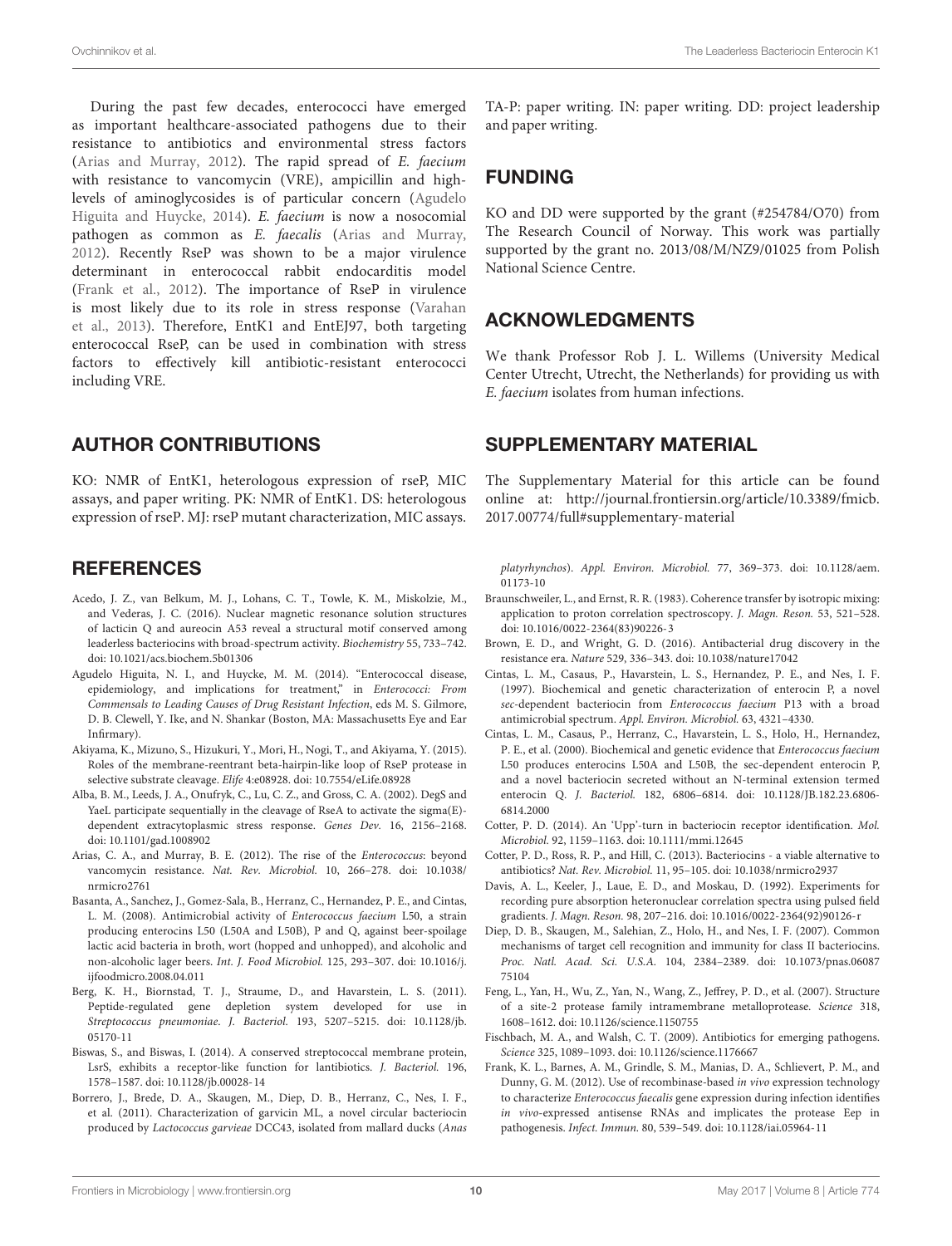- <span id="page-10-6"></span>Gajic, O., Buist, G., Kojic, M., Topisirovic, L., Kuipers, O. P., and Kok, J. (2003). Novel mechanism of bacteriocin secretion and immunity carried out by lactococcal multidrug resistance proteins. J. Biol. Chem. 278, 34291–34298. [doi: 10.1074/jbc.M211100200](https://doi.org/10.1074/jbc.M211100200)
- <span id="page-10-7"></span>Galvez, A., Valdivia, E., Abriouel, H., Camafeita, E., Mendez, E., Martinez-Bueno, M., et al. (1998). Isolation and characterization of enterocin EJ97, a bacteriocin produced by Enterococcus faecalis EJ97. Arch. Microbiol. 171, 59–65. [doi: 10.1007/s002030050678](https://doi.org/10.1007/s002030050678)
- <span id="page-10-17"></span>Guntert, P., Mumenthaler, C., and Wuthrich, K. (1997). Torsion angle dynamics for NMR structure calculation with the new program DYANA. J. Mol. Biol. 273, 283–298. [doi: 10.1006/jmbi.1997.1284](https://doi.org/10.1006/jmbi.1997.1284)
- <span id="page-10-4"></span>Havarstein, L. S., Diep, D. B., and Nes, I. F. (1995). A family of bacteriocin ABC transporters carry out proteolytic processing of their substrates concomitant with export. Mol. Microbiol. 16, 229–240. [doi: 10.1111/j.1365-2958.1995.](https://doi.org/10.1111/j.1365-2958.1995.tb02295.x) [tb02295.x](https://doi.org/10.1111/j.1365-2958.1995.tb02295.x)
- <span id="page-10-37"></span>Heinrich, J., Lunden, T., Kontinen, V. P., and Wiegert, T. (2008). The Bacillus subtilis ABC transporter EcsAB influences intramembrane proteolysis through RasP. Microbiology 154(Pt 7), 1989–1997. [doi: 10.1099/mic.0.2008/018648-0](https://doi.org/10.1099/mic.0.2008/018648-0)
- <span id="page-10-18"></span>Herrmann, T., Guntert, P., and Wuthrich, K. (2002). Protein NMR structure determination with automated NOE assignment using the new software CANDID and the torsion angle dynamics algorithm DYANA. J. Mol. Biol. 319, 209–227. [doi: 10.1016/S0022-2836\(02\)00241-3](https://doi.org/10.1016/S0022-2836(02)00241-3)
- <span id="page-10-20"></span>Higuchi, R., von Beroldingen, C. H., Sensabaugh, G. F., and Erlich, H. A. (1988). DNA typing from single hairs. Nature 332, 543–546. [doi: 10.1038/332543a0](https://doi.org/10.1038/332543a0)
- <span id="page-10-35"></span>Hizukuri, Y., Oda, T., Tabata, S., Tamura-Kawakami, K., Oi, R., Sato, M., et al. (2014). A structure-based model of substrate discrimination by a noncanonical PDZ tandem in the intramembrane-cleaving protease RseP. Structure 22, 326–336. [doi: 10.1016/j.str.2013.12.003](https://doi.org/10.1016/j.str.2013.12.003)
- <span id="page-10-11"></span>Holo, H., Nilssen, O., and Nes, I. F. (1991). Lactococcin A, a new bacteriocin from Lactococcus lactis subsp. cremoris: isolation and characterization of the protein and its gene. J. Bacteriol. 173, 3879–3887. [doi: 10.1128/jb.173.12.3879-3887.](https://doi.org/10.1128/jb.173.12.3879-3887.1991) [1991](https://doi.org/10.1128/jb.173.12.3879-3887.1991)
- <span id="page-10-14"></span>Hurd, R. E. (1991). Gradient enhanced proton-detected heteronuclear multiple quantum coherence: GE HMQC. J. Magn. Reson. 91, 648–653.
- <span id="page-10-25"></span>Hyink, O., Balakrishnan, M., and Tagg, J. R. (2005). Streptococcus rattus strain BHT produces both a class I two-component lantibiotic and a class II bacteriocin. FEMS Microbiol. Lett. 252, 235–241. [doi: 10.1016/j.femsle.2005.09.003](https://doi.org/10.1016/j.femsle.2005.09.003)
- <span id="page-10-13"></span>Jeener, J., Meier, B. H., Bachmann, P., and Ernst, R. R. (1979). Investigation of exchange processes by 2-dimensional NMR-spectroscopy. J. Magn. Reson. 71, 4546–4553. [doi: 10.1063/1.438208](https://doi.org/10.1063/1.438208)
- <span id="page-10-23"></span>Johnsborg, O., and Håvarstein, L. S. (2009). Pneumococcal LytR, a protein from the LytR-CpsA-Psr family, is essential for normal septum formation in Streptococcus pneumoniae. J. Bacteriol. 191, 5859–5864. [doi: 10.1128/JB.](https://doi.org/10.1128/JB.00724-09) [00724-09](https://doi.org/10.1128/JB.00724-09)
- <span id="page-10-22"></span>Johnsborg, O., Eldholm, V., Bjornstad, M. L., and Havarstein, L. S. (2008). A predatory mechanism dramatically increases the efficiency of lateral gene transfer in Streptococcus pneumoniae and related commensal species. Mol. Microbiol. 69, 245–253. [doi: 10.1111/j.1365-2958.2008.06288.x](https://doi.org/10.1111/j.1365-2958.2008.06288.x)
- <span id="page-10-15"></span>Keller, R. L. J. (2004). The Computer Aided Resonance Assignment Tutorial. Goldau: CANTINA Verlag.
- <span id="page-10-27"></span>Kim, D. Y. (2015). Two stress sensor proteins for the expression of sigmaE regulon: DegS and RseB. J. Microbiol. 53, 306–310. [doi: 10.1007/s12275-015-](https://doi.org/10.1007/s12275-015-5112-6) [5112-6](https://doi.org/10.1007/s12275-015-5112-6)
- <span id="page-10-3"></span>Kjos, M., Borrero, J., Opsata, M., Birri, D. J., Holo, H., Cintas, L. M., et al. (2011). Target recognition, resistance, immunity and genome mining of class II bacteriocins from Gram-positive bacteria. Microbiology 157(Pt 12), 3256–3267. [doi: 10.1099/mic.0.052571-0](https://doi.org/10.1099/mic.0.052571-0)
- <span id="page-10-26"></span>Koide, K., Maegawa, S., Ito, K., and Akiyama, Y. (2007). Environment of the active site region of RseP, an Escherichia coli regulated intramembrane proteolysis protease, assessed by site-directed cysteine alkylation. J. Biol. Chem. 282, 4553–4560. [doi: 10.1074/jbc.M607339200](https://doi.org/10.1074/jbc.M607339200)
- <span id="page-10-19"></span>Koradi, R., Billeter, M., and Wuthrich, K. (1996). MOLMOL: a program for display and analysis of macromolecular structures. J. Mol. Graphics 14, 51–55. [doi: 10.1016/0263-7855\(96\)00009-4](https://doi.org/10.1016/0263-7855(96)00009-4)
- <span id="page-10-30"></span>Kristiansen, P. E., Fimland, G., Mantzilas, D., and Nissen-Meyer, J. (2005). Structure and mode of action of the membrane-permeabilizing antimicrobial peptide pheromone plantaricin A. J. Biol. Chem. 280, 22945–22950. [doi: 10.1074/jbc.M501620200](https://doi.org/10.1074/jbc.M501620200)
- <span id="page-10-34"></span>Kroos, L., and Akiyama, Y. (2013). Biochemical and structural insights into intramembrane metalloprotease mechanisms. Biochim. Biophys. Acta 1828, 2873–2885. [doi: 10.1016/j.bbamem.2013.03.032](https://doi.org/10.1016/j.bbamem.2013.03.032)
- <span id="page-10-32"></span>Last, N. B., and Miranker, A. D. (2013). Common mechanism unites membrane poration by amyloid and antimicrobial peptides. Proc. Natl. Acad. Sci. U.S.A. 110, 6382–6387. [doi: 10.1073/pnas.1219059110](https://doi.org/10.1073/pnas.1219059110)
- <span id="page-10-33"></span>Lohans, C. T., Towle, K. M., Miskolzie, M., McKay, R. T., van Belkum, M. J., McMullen, L. M., et al. (2013). Solution structures of the linear leaderless bacteriocins enterocin 7A and 7B resemble carnocyclin A, a circular antimicrobial peptide. Biochemistry 52, 3987–3994. [doi: 10.1021/bi400359z](https://doi.org/10.1021/bi400359z)
- <span id="page-10-29"></span>Martin-Visscher, L. A., Gong, X., Duszyk, M., and Vederas, J. C. (2009). The threedimensional structure of carnocyclin A reveals that many circular bacteriocins share a common structural motif. J. Biol. Chem. 284, 28674–28681. [doi: 10.1074/](https://doi.org/10.1074/jbc.M109.036459) [jbc.M109.036459](https://doi.org/10.1074/jbc.M109.036459)
- <span id="page-10-24"></span>Matthews, B., Nicholson, H., and Becktel, W. (1992). The chemical shift index: a fast and simple method for the assignment of protein secondary structure through NMR spectroscopy. Biochemistry 31, 1647–1651. [doi: 10.](https://doi.org/10.1021/bi00121a010) [1021/bi00121a010](https://doi.org/10.1021/bi00121a010)
- <span id="page-10-9"></span>Miljkovic, M., Uzelac, G., Mirkovic, N., Devescovi, G., Diep, D. B., Venturi, V., et al. (2016). LsbB bacteriocin interacts with the third transmembrane domain of the YvjB receptor. Appl. Environ. Microbiol. 82, 5364–5374. [doi: 10.1128/aem.](https://doi.org/10.1128/aem.01293-16) [01293-16](https://doi.org/10.1128/aem.01293-16)
- <span id="page-10-28"></span>Montalban-Lopez, M., Spolaore, B., Pinato, O., Martinez-Bueno, M., Valdivia, E., Maqueda, M., et al. (2008). Characterization of linear forms of the circular enterocin AS-48 obtained by limited proteolysis. FEBS Lett. 582, 3237–3242. [doi: 10.1016/j.febslet.2008.08.018](https://doi.org/10.1016/j.febslet.2008.08.018)
- <span id="page-10-2"></span>Nes, I. F., Diep, D. B., Havarstein, L. S., Brurberg, M. B., Eijsink, V., and Holo, H. (1996). Biosynthesis of bacteriocins in lactic acid bacteria. Antonie Van Leeuwenhoek 70, 113–128. [doi: 10.1007/BF00395929](https://doi.org/10.1007/BF00395929)
- <span id="page-10-1"></span>Nes, I. F., Diep, D. B., and Ike, Y. (2014). "Enterococcal bacteriocins and antimicrobial proteins that contribute to niche control," in Enterococci: From Commensals to Leading Causes of Drug Resistant Infection, eds M. S. Gilmore, D. B. Clewell, Y. Ike, and N. Shankar (Boston, MA: Massachusetts Eye and Ear Infirmary).
- <span id="page-10-5"></span>Ovchinnikov, K. V., Kristiansen, P. E., Uzelac, G., Topisirovic, L., Kojic, M., Nissen-Meyer, J., et al. (2014). Defining the structure and receptor binding domain of the leaderless bacteriocin LsbB. J. Biol. Chem. 289, 23838–23845. [doi: 10.1074/](https://doi.org/10.1074/jbc.M114.579698) [jbc.M114.579698](https://doi.org/10.1074/jbc.M114.579698)
- <span id="page-10-38"></span>Rawson, R. B. (2013). The site-2 protease. Biochim. Biophys. Acta 1828, 2801–2807. [doi: 10.1016/j.bbamem.2013.03.031](https://doi.org/10.1016/j.bbamem.2013.03.031)
- <span id="page-10-31"></span>Rogne, P., Fimland, G., Nissen-Meyer, J., and Kristiansen, P. E. (2008). Threedimensional structure of the two peptides that constitute the two-peptide bacteriocin lactococcin G. Biochim. Biophys. Acta 1784, 543–554. [doi: 10.1016/](https://doi.org/10.1016/j.bbapap.2007.12.002) [j.bbapap.2007.12.002](https://doi.org/10.1016/j.bbapap.2007.12.002)
- <span id="page-10-12"></span>Scholtz, J. M., Qian, H., York, E. J., Stewart, J. M., and Baldwin, R. L. (1991). Parameters of helix-coil transition theory for alanine-based peptides of varying chain lengths in water. Biopolymers 31, 1463–1470. [doi: 10.1002/bip.360311304](https://doi.org/10.1002/bip.360311304)
- <span id="page-10-16"></span>Shen, Y., and Bax, A. (2013). Protein backbone and sidechain torsion angles predicted from NMR chemical shifts using artificial neural networks. J. Biomol. NMR 56, 227–241. [doi: 10.1007/s10858-013-9741-y](https://doi.org/10.1007/s10858-013-9741-y)
- <span id="page-10-0"></span>Smith, R., and Coast, J. (2013). The true cost of antimicrobial resistance. BMJ 346:f1493. [doi: 10.1136/bmj.f1493](https://doi.org/10.1136/bmj.f1493)
- <span id="page-10-21"></span>Sung, C. K., Li, H., Claverys, J. P., and Morrison, D. A. (2001). An rpsL cassette, janus, for gene replacement through negative selection in Streptococcus pneumoniae. Appl. Environ. Microbiol. 67, 5190–5196. [doi: 10.1128/aem.67.11.](https://doi.org/10.1128/aem.67.11.5190-5196.2001) [5190-5196.2001](https://doi.org/10.1128/aem.67.11.5190-5196.2001)
- <span id="page-10-8"></span>Uzelac, G., Kojic, M., Lozo, J., Aleksandrzak-Piekarczyk, T., Gabrielsen, C., Kristensen, T., et al. (2013). A Zn-dependent metallopeptidase is responsible for sensitivity to LsbB, a class II leaderless bacteriocin of Lactococcus lactis subsp. lactis BGMN1-5. J. Bacteriol. 195, 5614–5621. [doi: 10.1128/JB.](https://doi.org/10.1128/JB.00859-13) [00859-13](https://doi.org/10.1128/JB.00859-13)
- <span id="page-10-36"></span>Varahan, S., Harms, N., Gilmore, M. S., Tomich, J. M., and Hancock, L. E. (2014). An ABC transporter is required for secretion of peptide sex pheromones in Enterococcus faecalis. mBio 5:e1726-14. [doi: 10.1128/mBio.01726-14](https://doi.org/10.1128/mBio.01726-14)
- <span id="page-10-10"></span>Varahan, S., Iyer, V. S., Moore, W. T., and Hancock, L. E. (2013). Eep confers lysozyme resistance to Enterococcus faecalis via the activation of the extracytoplasmic function sigma factor SigV. J. Bacteriol. 195, 3125–3134. [doi: 10.1128/jb.00291-13](https://doi.org/10.1128/jb.00291-13)